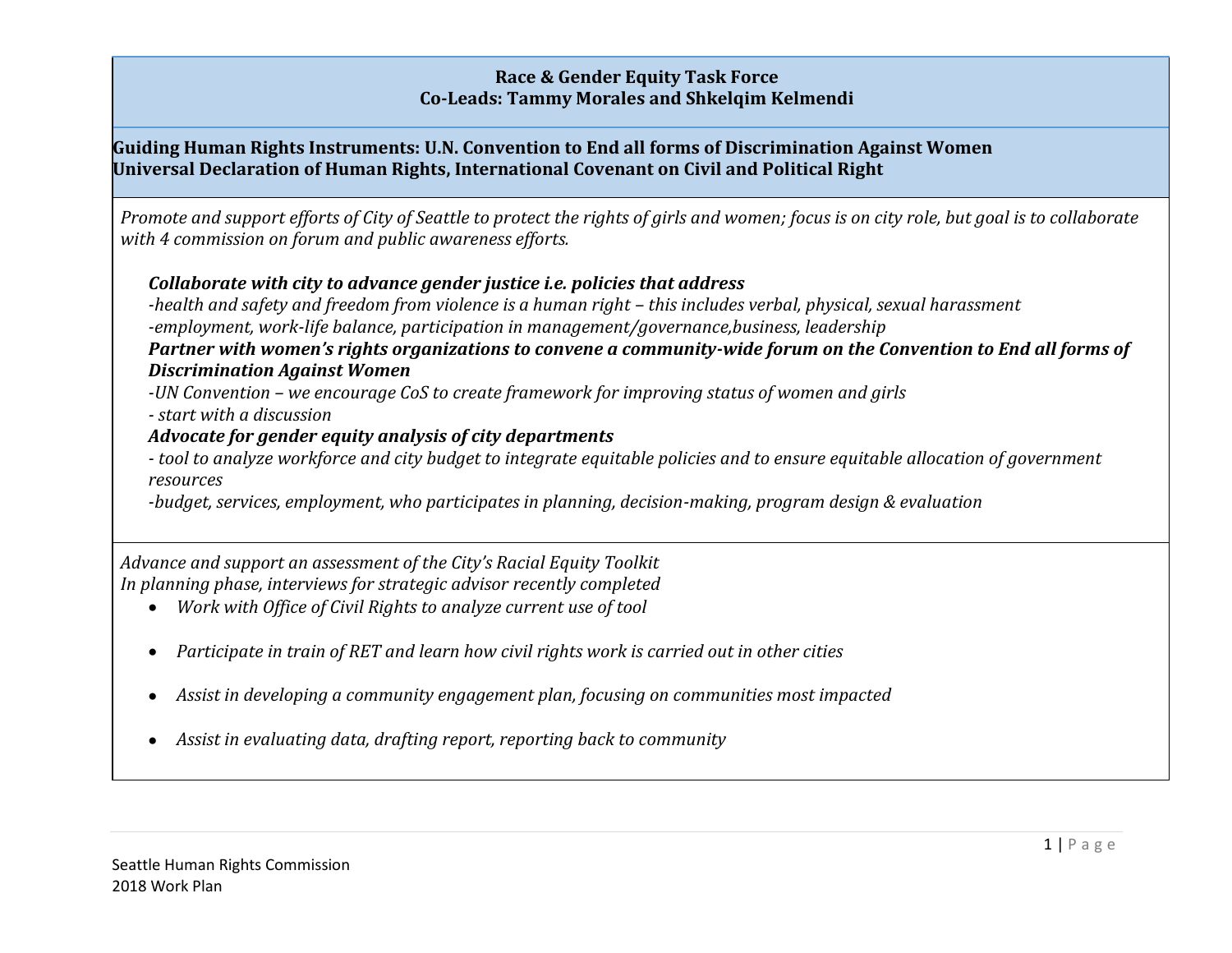**Homelessness Task Force**

#### **Guiding Human Rights Instruments: Universal Declaration of Human Rights International Covenant on Civil and Political Rights**

**Homelessness Task Force Members: Dae Shik Kim Hawkins, William Dow, Jeremy Wood, Danielle Wallace**

**Plan:**

*End the City's use of hostile architecture and fencing in areas where unsheltered individuals reside.* 

*Push the City to cease the use of sweeps to displace unsheltered individuals* 

*Audit "safe space sweeps" to report how MDARS are used in sweeps*

*Increase the transparency of shelter availability*

*Support RV Parking Legislation*

*Support implementation of safe consumption sites and educate public on their importance.*

**Immigration Task Force**

**Co-Leads: Fekadu and Nesley**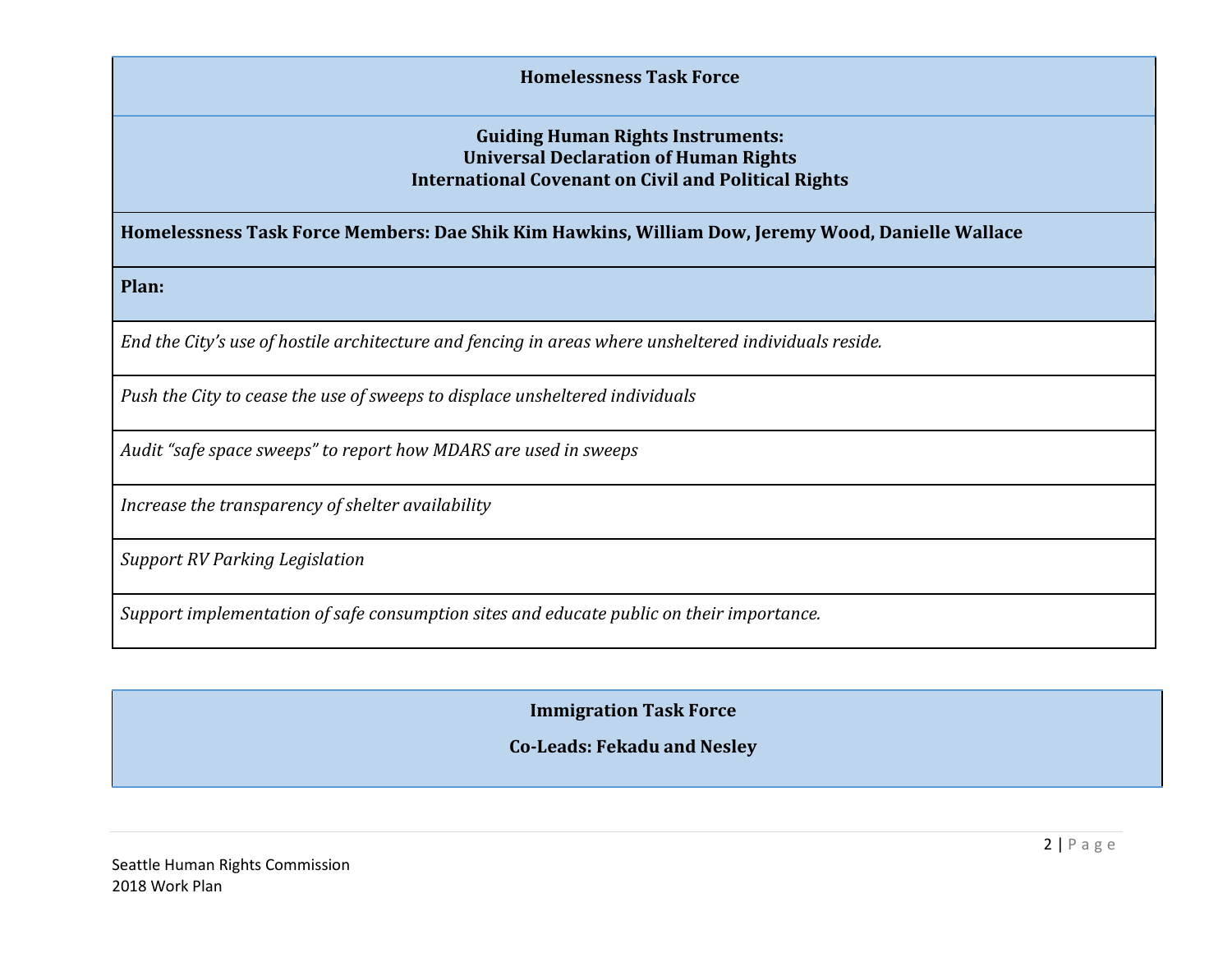## **Guiding Human Rights Instruments:**

# **Universal Declaration of Human Rights International Covenant on Civil and Political Rights**

#### **Plan:**

*Support local efforts by the cities and by local partners that are promoting the rights of immigrants and refugees*

- *Partner with the City's Immigration & Refugee Commission*
- *Partner with the Washington Immigrant Solidarity Network*
- *Support efforts of Washington Dream Coalition*
- *Partner with CM Gonzalez and Mayor's Office*

*Promote and support efforts in the City of Seattle to protect the rights of immigrants and refugees*

- *Fund to respond to hate crime on private properties*
- *Increase accessibility of the raid hotline through City support*
- *Respond to emergencies and raids with community partners*
- *Research strategies to decrease landlord and business collaboration with ICE*
- *Broaden access for undocumented students and asylum seekers to free community college plan from the mayor's office. Advocate for broader definition of "Seattle resident"*

*Support state and county legislative efforts that promote the rights of immigrants, and as supported by community allies, such as:*

- *King County Immigration Ordinance*
- *State Legislation:*
	- *Expansion of scholarships for undocumented students*
	- *Legal Defense Fund*